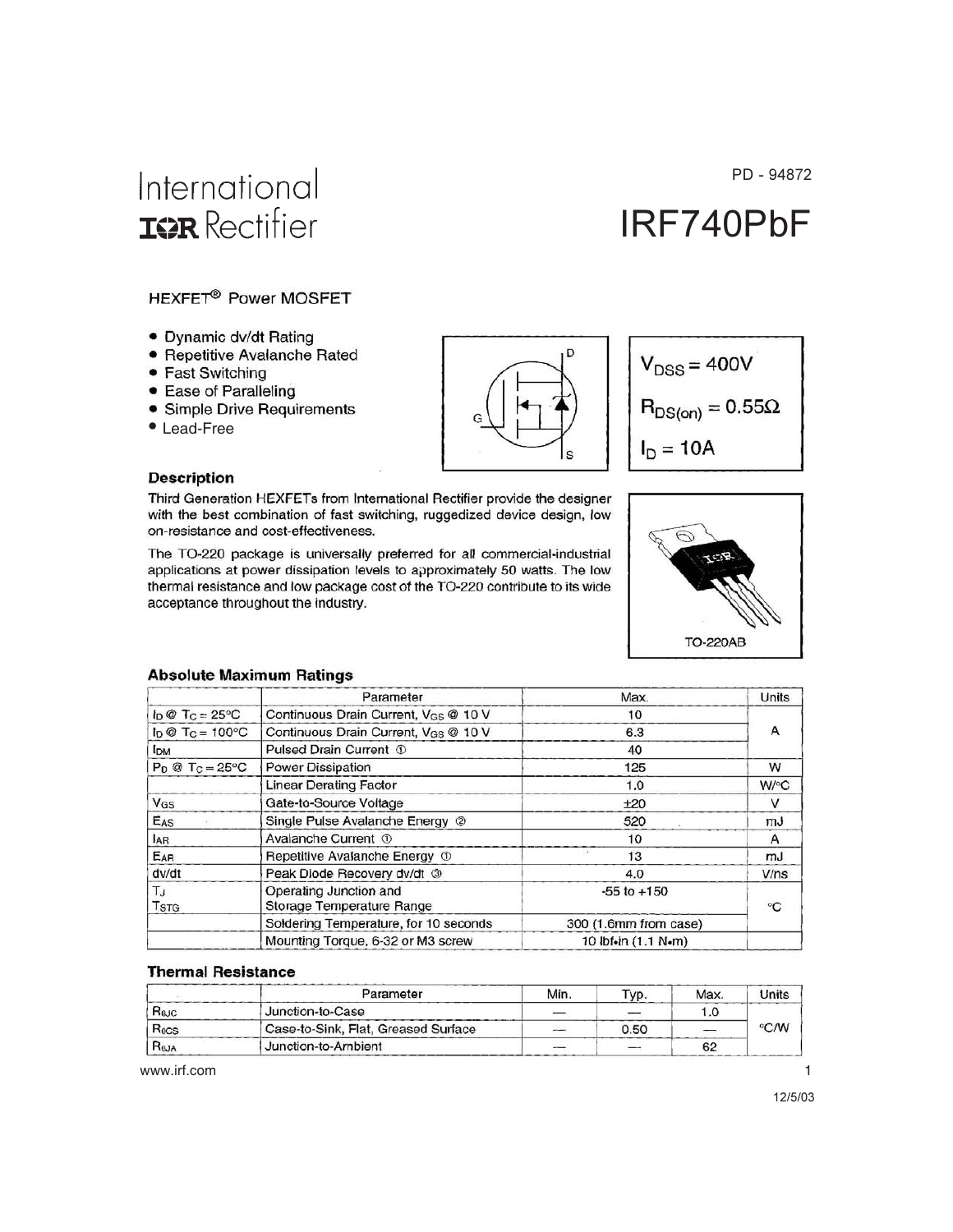### International **IQR** Rectifier

|                                        | Parameter                            | Min. | Typ. | Max.                     | Units  | <b>Test Conditions</b>                               |  |
|----------------------------------------|--------------------------------------|------|------|--------------------------|--------|------------------------------------------------------|--|
| $V_{(BR)DSS}$                          | Drain-to-Source Breakdown Voltage    | 400  |      |                          | ٧      | $V_{GS}=$ 0V, $I_{D}=$ 250 $\mu$ A                   |  |
| $\Delta V_{\text{(BR)DSS}}/\Delta T_J$ | Breakdown Voltage Temp. Coefficient  | —    | 0.49 |                          | V/°C   | Reference to $25^{\circ}$ C, $I_{D} = 1 \text{mA}$   |  |
| R <sub>DS(on)</sub>                    | Static Drain-to-Source On-Resistance |      |      | 0.55                     | Ω      | V <sub>GS</sub> =10V, $I_D=6.0A$ <sup>4</sup>        |  |
| $V$ GS(th)                             | Gate Threshold Voltage               | 2.0  |      | 4.0                      | $\vee$ | $V_{DS}=V_{GS}$ , $I_{D}=250\mu A$                   |  |
| <b>g<sub>fs</sub></b>                  | <b>Forward Transconductance</b>      | 5.8  |      |                          | S      | $V_{DS}=50V$ , $I_{D}=6.0A$ $\circledcirc$           |  |
|                                        |                                      |      |      | 25                       |        | V <sub>DS</sub> =400V, V <sub>GS</sub> =0V           |  |
| lpss                                   | Drain-to-Source Leakage Current      | –    |      | 250                      | μA     | V <sub>DS</sub> =320V, V <sub>GS</sub> =0V, TJ=125°C |  |
|                                        | Gate-to-Source Forward Leakage       | --   |      | 100                      | nA     | $V$ <sub>GS</sub> =20V                               |  |
| lass                                   | Gate-to-Source Reverse Leakage       | –    |      | $-100$                   |        | $V$ <sub>GS</sub> =-20V                              |  |
| $Q_{g}$                                | <b>Total Gate Charge</b>             |      |      | 63                       |        | $ID=10A$                                             |  |
| $Q_{gs}$                               | Gate-to-Source Charge                | --   |      | 9.0                      | nC     | $V_{DS}=320V$                                        |  |
| $Q_{gd}$                               | Gate-to-Drain ("Miller") Charge      | --   |      | 32                       |        | $V_{GS}=10V$ See Fig. 6 and 13 $\circledcirc$        |  |
| $t_{d(on)}$                            | Turn-On Delay Time                   | –    | 14   | —                        |        | $V_{DD} = 200V$                                      |  |
| $t_r$                                  | <b>Rise Time</b>                     | –    | 27   | —                        | ns     | $ln=10A$<br>$Be=9.1\Omega$                           |  |
| t <sub>d(off)</sub>                    | <b>Turn-Off Delay Time</b>           | —    | 50   | ---                      |        |                                                      |  |
| tr                                     | <b>Fall Time</b>                     | -    | 24   |                          |        | R <sub>D</sub> =20Ω See Figure 10 <sup>®</sup>       |  |
| Lo                                     | Internal Drain Inductance            | --   | 4.5  |                          | nH     | Between lead,<br>6 mm (0.25in.)                      |  |
| Ls.                                    | Internal Source Inductance           | –    | 7.5  |                          |        | from package<br>and center of<br>die contact         |  |
| $C_{iss}$                              | Input Capacitance                    |      | 1400 | $\overline{\phantom{a}}$ |        | $V_{GS}=$ OV                                         |  |
| C <sub>oss</sub>                       | <b>Output Capacitance</b>            |      | 330  |                          | рF     | $V_{DS}=25V$                                         |  |
| $C_{\text{rss}}$                       | <b>Reverse Transfer Capacitance</b>  |      | 120  |                          |        | $f=1.0$ MHz See Figure 5                             |  |

#### Electrical Characteristics @  $T_J = 25^\circ C$  (unless otherwise specified)

#### **Source-Drain Ratings and Characteristics**

|                 | Parameter                                      | Min.                                                                 | Typ. | Max. | Units        | <b>Test Conditions</b>                                      |  |
|-----------------|------------------------------------------------|----------------------------------------------------------------------|------|------|--------------|-------------------------------------------------------------|--|
| ls              | Continuous Source Current<br>(Body Diode)      |                                                                      |      | 10   |              | MOSFET symbol<br>showing the                                |  |
| <b>IsM</b>      | <b>Pulsed Source Current</b><br>(Body Diode) 1 |                                                                      |      | 40   | А            | $+$<br>G<br>integral reverse<br>p-n junction diode.         |  |
| V <sub>SD</sub> | Diode Forward Voltage                          |                                                                      |      | 2.0  | $\mathbf{v}$ | TJ=25°C, Is=10A, VGs=0V 4                                   |  |
| $t_{rr}$        | Reverse Recovery Time                          |                                                                      | 370  | 790  | ns.          | $T_J = 25^{\circ}C$ , $I_F = 10A$<br>$di/dt = 100A/\mu s$ 4 |  |
| $Q_{\text{rr}}$ | Reverse Recovery Charge                        |                                                                      | 3.8  | 8.2  | uС           |                                                             |  |
| $t_{on}$        | Forward Turn-On Time                           | Intrinsic turn-on time is neglegible (turn-on is dominated by Ls+Lp) |      |      |              |                                                             |  |

Notes:

- $\circledR$  Repetitive rating; pulse width limited by max. junction temperature (See Figure 11)
- 2 Vpp=50V, starting TJ=25°C, L=9.1mH R<sub>G</sub>=25Ω, IAs=10A (See Figure 12)

<sup>3</sup> Isp≤10A, di/dt≤120A/µs, Vpp≤V(BR)pss, TJ≤150°C

 $\circledast$  Pulse width  $\leq$  300 µs; duty cycle  $\leq$ 2%.

2 www.irf.com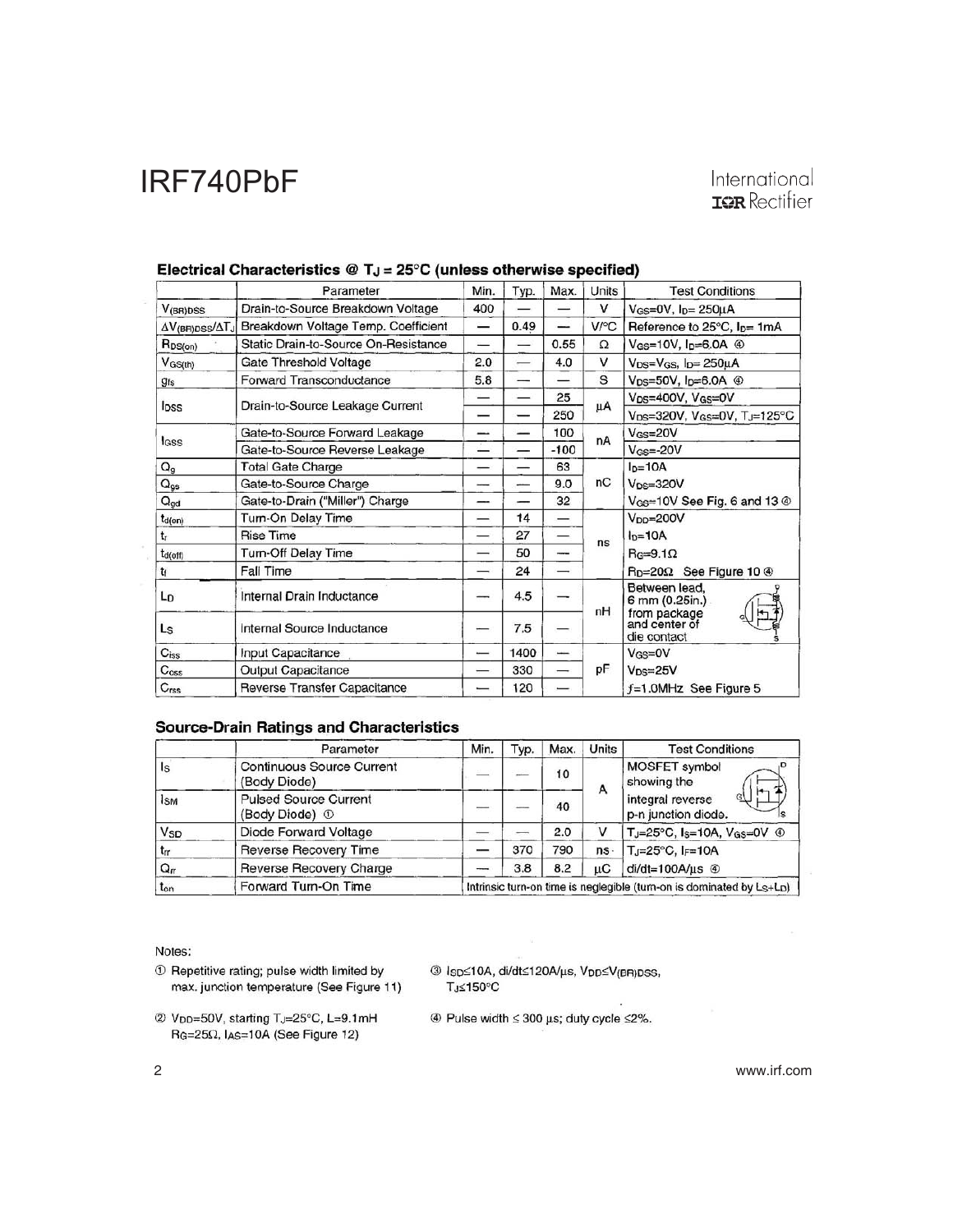

### International **IOR** Rectifier



Vs. Temperature

www.irf.com 3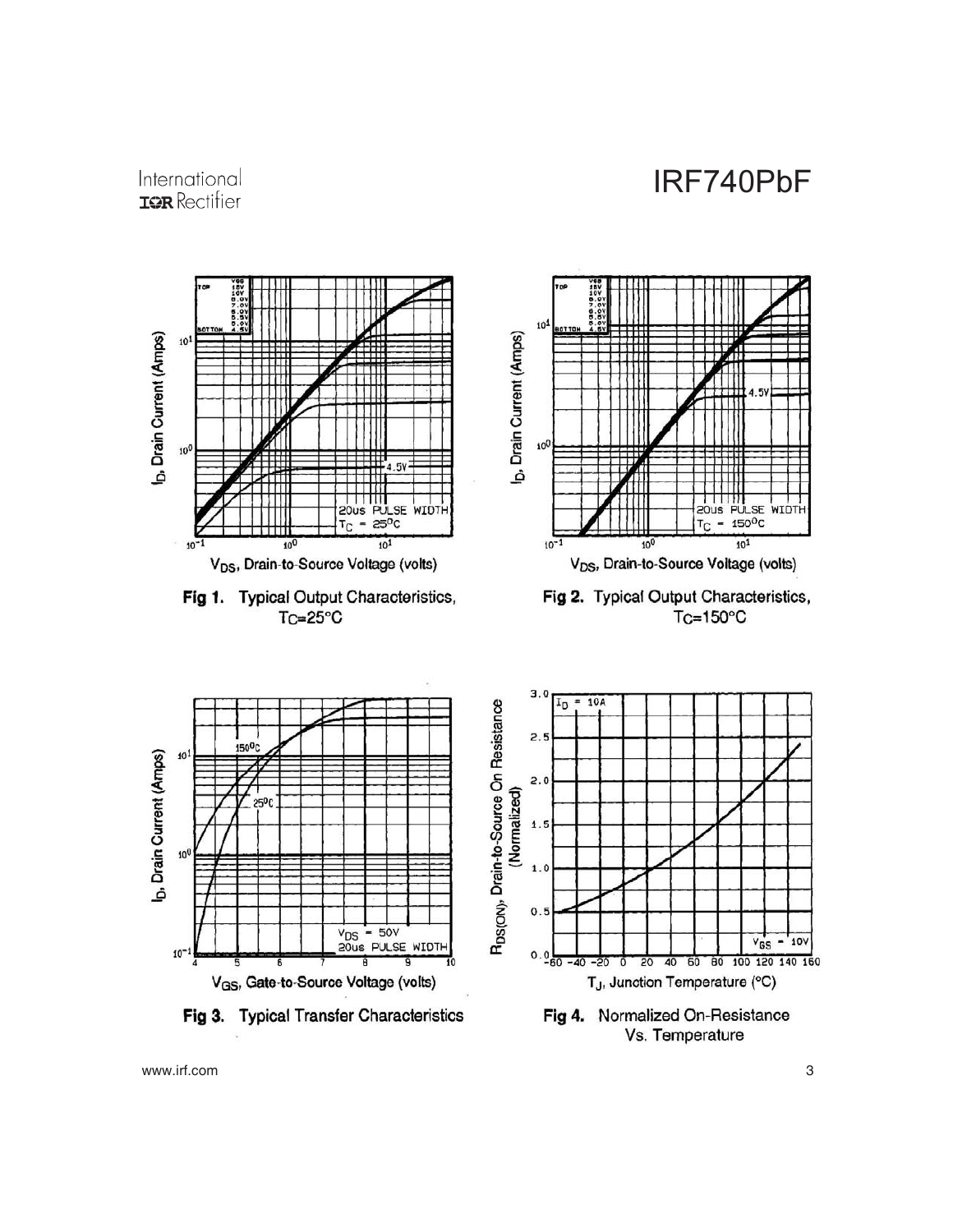### International **IOR** Rectifier



4 www.irf.com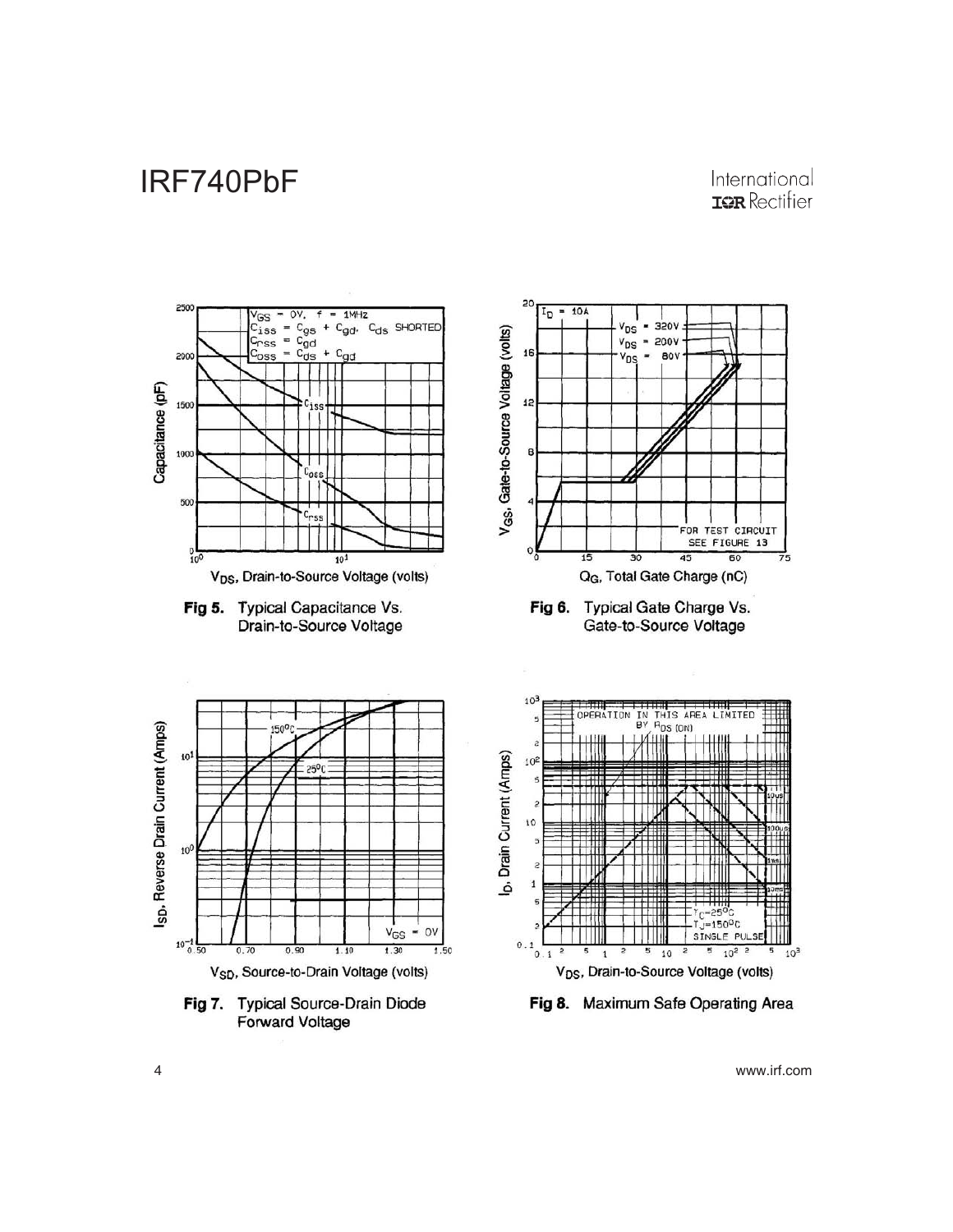Ro

 $V_{DS}$ 



 $\hat{\boldsymbol{\gamma}}$ 



Fig 11. Maximum Effective Transient Thermal Impedance, Junction-to-Case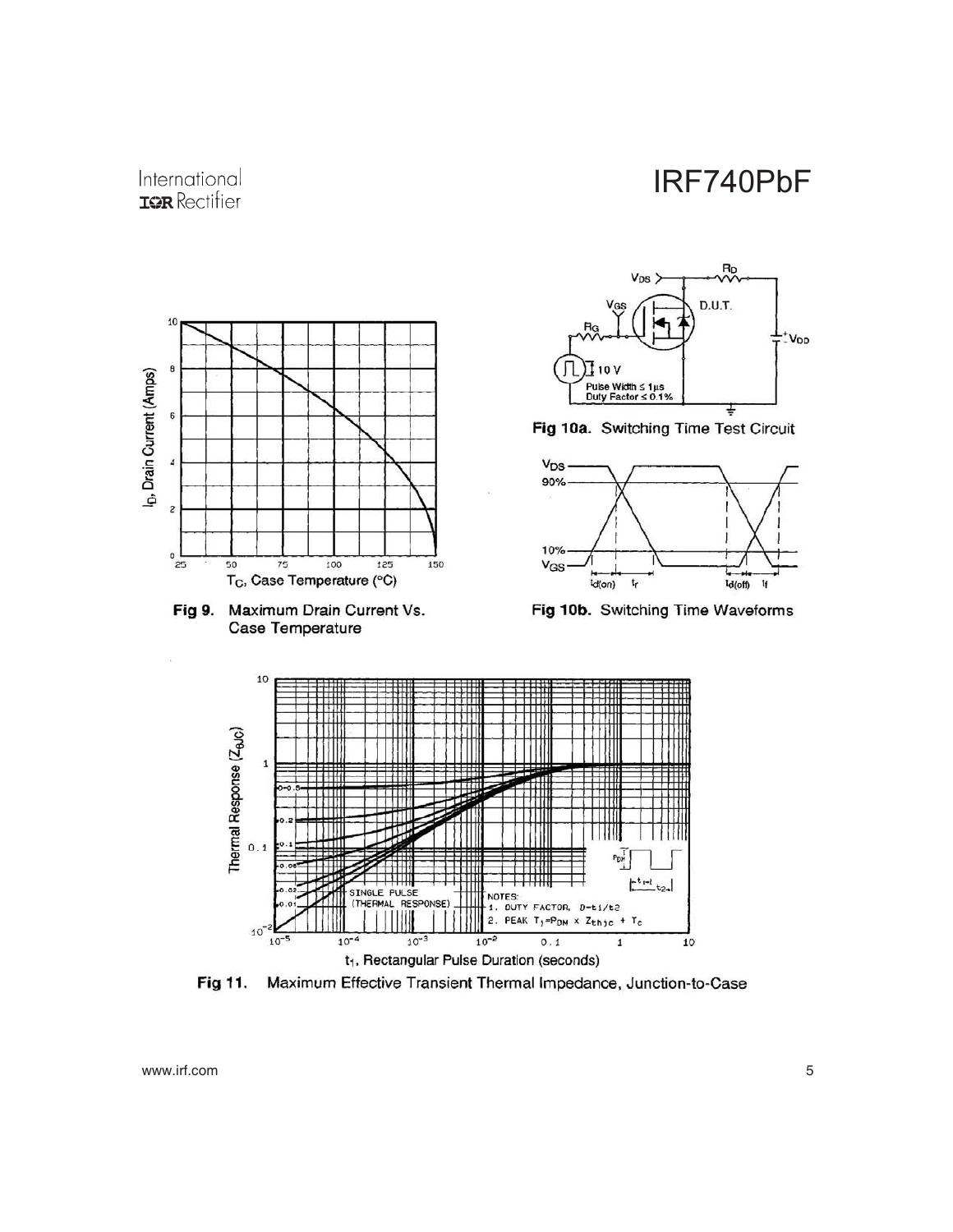### International **IOR** Rectifier



Fig 12a. Unclamped Inductive Test Circuit



Fig 12b. Unclamped Inductive Waveforms



Fig 13a. Basic Gate Charge Waveform

1200 T<sub>D</sub><br>TOP 4.5A<br>6.3A<br>BOTTOM 10A  $V_{OD} = 50V$  $\mathfrak o$ 25 50  $75$ 100 125 150 Starting T<sub>J</sub>, Junction Temperature(°C)

Fig 12c. Maximum Avalanche Energy Vs. Drain Current



Fig 13b. Gate Charge Test Circuit

Appendix A: Figure 14, Peak Diode Recovery dv/dt Test Circuit - See page 1505 Appendix B: Package Outline Mechanical Drawing - See page 1509

Appendix E: Optional Leadforms - See page 1525